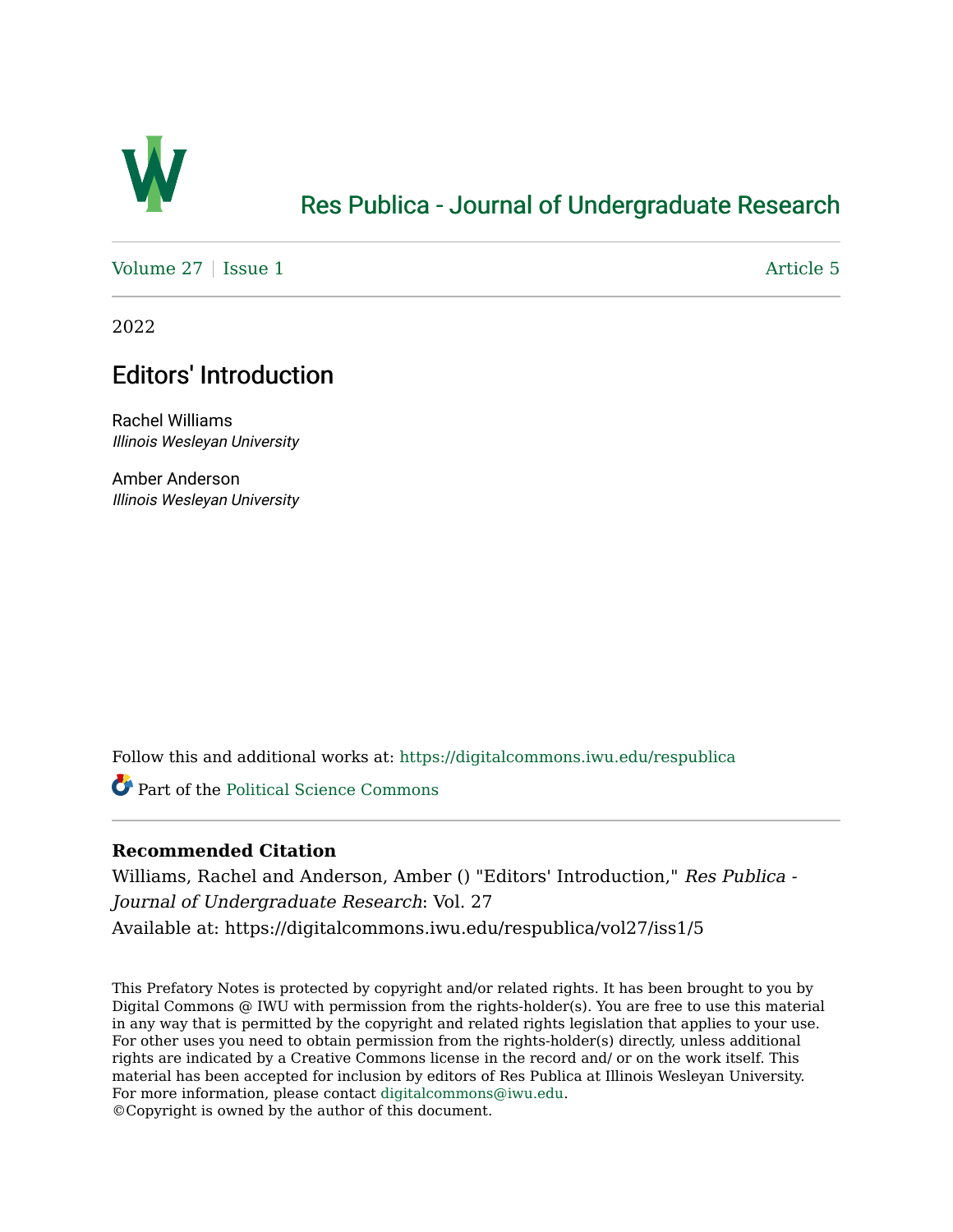Editors' Introduction